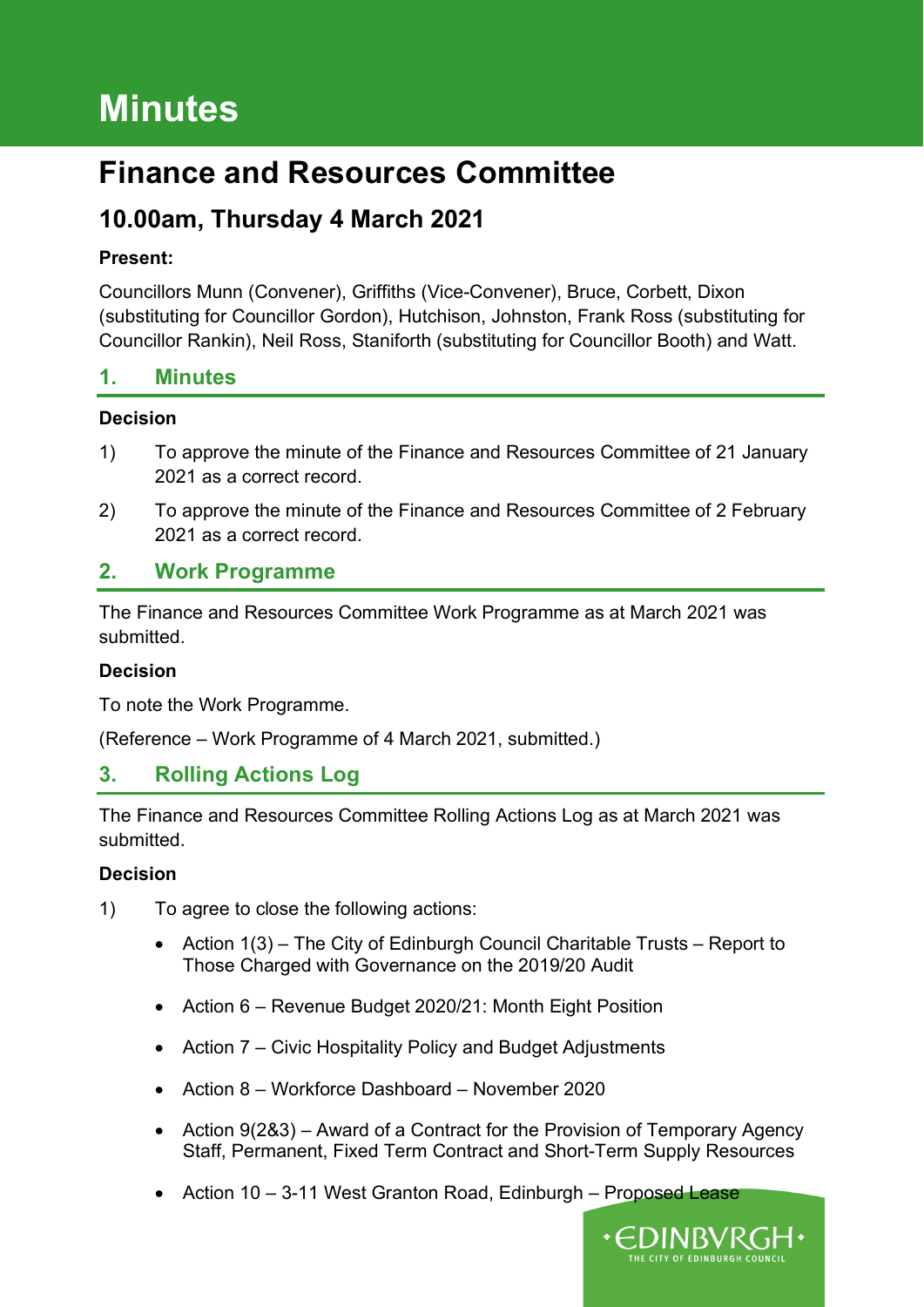2) To otherwise note the remaining outstanding actions.

(Reference – Rolling Actions Log of 4 March 2021, submitted.)

#### **4. Business Bulletin**

The Finance and Resources Committee Business Bulletin for March 2021 was submitted.

#### **Decision**

To note the Business Bulletin.

(Reference – Business Bulletin, 4 March 2021, submitted.)

#### **5. Sustainable Capital Strategy 2021-31 – Annual Report**

The proposed capital strategy was set out, which provided a high-level overview of how capital expenditure, capital financing and treasury management activity contributed to the infrastructure and provision of services for the benefit of Edinburgh communities and citizens.

#### **Decision**

- 1) To note the Capital Strategy, as set out in Appendix 1 of the report, and to refer to full Council for approval.
- 2) To note that capital expenditure priorities were being considered in line with the Council's priorities and approach proposed under the Adaptation and Renewal Programme outlined in the new Council Business Plan.

(References – Act of Council (no. 5) of 18 February 2021; report by the Executive Director of Resources, submitted.)

#### **6. Annual Treasury Management Strategy 2021/22**

A Treasury Management Strategy for the Council for 2021/22 was proposed, comprising an Annual Investment Strategy and a Debt Management Strategy. There was a statutory requirement for Council to approve this in advance of the new financial year.

- 1) To note the Annual Treasury Strategy 2021/22 and to refer the report to the City of Edinburgh Council for approval of the report and the change to the Council's Treasury Management Policy Statement and subsequent remit by the City of Edinburgh Council to the Governance Risk and Best Value Committee for scrutiny.
- 2) To note the key points in the report, that:
	- i) The Council's total capital expenditure was forecast to be £1.987bn between 2020/21 and 2024/25 with an underlying need to borrow at 31 March 2025 forecast to be £2.327bn.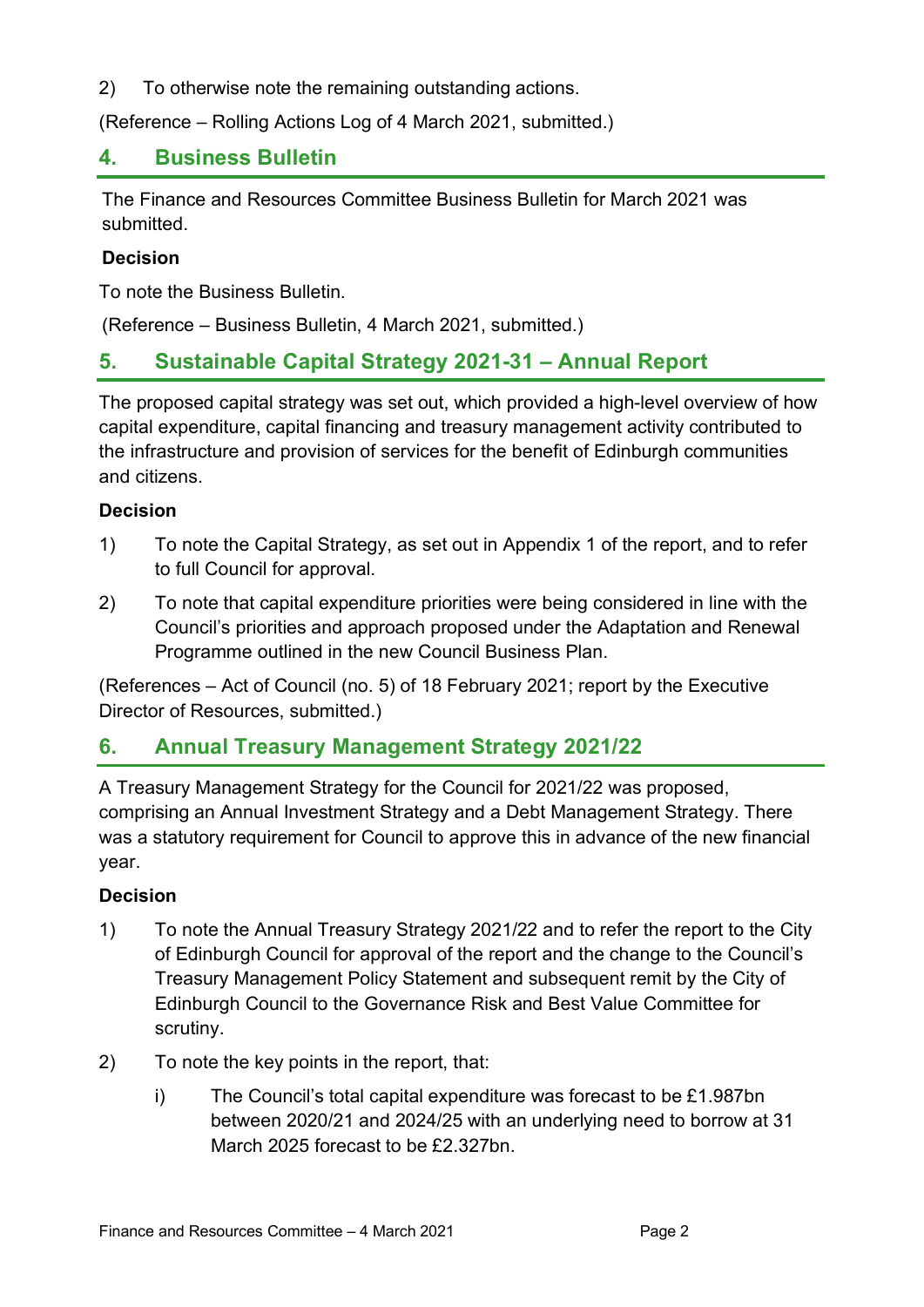- ii) The Council would continue to fund its Capital Financing Requirement from temporary investment balances over the next year.
- iii) The Council would continue to seek opportunities to mitigate future interest rate risk with alternatives to the Public Works Loan Board and lock out the risk where appropriate.
- 3) To agree to include more detail on the level of borrowing in the six-month period Treasury Management report.

(Reference – report by the Executive Director of Resources, submitted.)

## **7. Revenue Budget 2020/21 and 2021/26 Budget Framework Update**

An update was provided to members on the position in respect of the current year's revenue budget which, following the confirmation of further pandemic-related funding for local authorities, continued to reflect a projected balanced overall outturn. The report also briefly set out the outcome of the Council's budget-setting meeting and its impact on subsequent years of the revenue budget framework.

#### **Decision**

- 1) To note that in light of the confirmation of further in-year pandemic-related funding for local authorities, a balanced overall position continued to be forecast.
- 2) To note that, following the setting of a balanced one-year revenue budget by Council on 18 February 2021, a further briefing would be provided to all members once any further implications of the approved Scottish and UK Budgets for the budget framework were known.

(References – Finance and Resources Committee of 21 January 2021 (item 5); report by the Executive Director of Resources, submitted.)

## **8. Edinburgh Catering Services - Other Catering Significant Trading Operation (STO) - Update**

As a consequence of the Covid-19 pandemic and the move to home working, Edinburgh Catering Services - Other Catering Significant Trading Operation (STO) had been unable to trade during 2020/21 financial year.

There remained uncertainty as to future office working arrangements. As this had a significant impact on the business case for the STO to trade, it was recommended that the STO be "de-badged", with effect from 1 April 2020.

#### **Decision**

- 1) To approve the "de-badging" of Edinburgh Catering Services Other Catering STO with effect from 1 April 2020.
- 2) To agree a report would be presented to a future meeting of the Finance and Resources Committee, setting out a business case for re-commencement of Edinburgh Catering Services - Other Catering trading activities.

(Reference – report by the Executive Director of Resources, submitted.)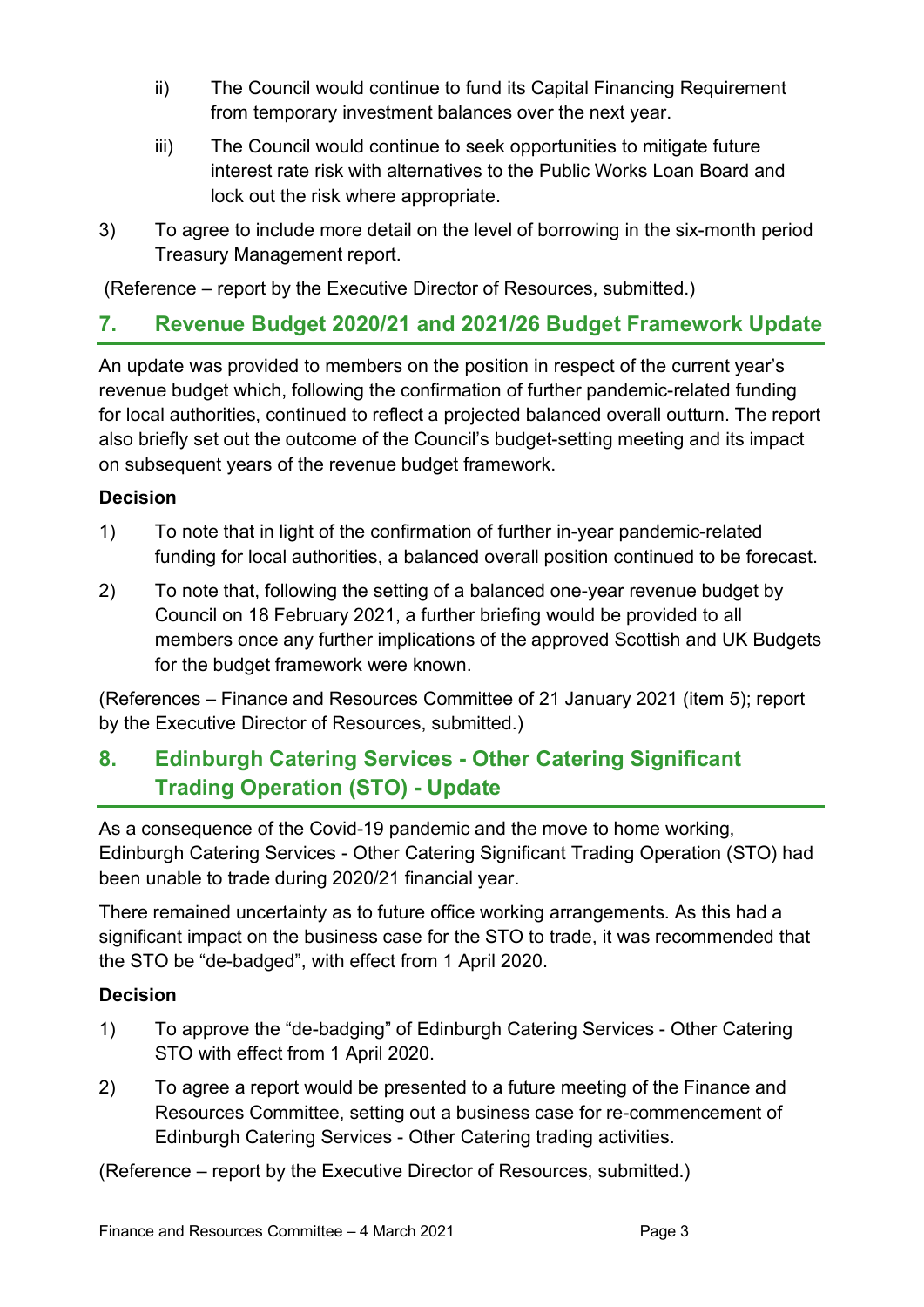## **9. Depot Strategy – Phase 2**

The Depot Strategy was approved by the Finance and Resources Committee on 2 February 2016, followed by a Gateway Review on 4 December 2018. Due to the continuing evolution of service strategy, the Depot Strategy had been split into two phases, with Phase 1 (primarily relating to waste services) now successfully concluded.

The timing and phasing of Phase 2 had required an overall reassessment based on the major risks which had emerged over the last year. The strategy had moved away from the consolidation of the remaining South East sites in a single super hub, to one which is based around smaller, more localised depots which would deliver multiple services more efficiently.

#### **Motion**

- 1) To approve the updated Depot Strategy which continued with the concept of multi-service hubs complemented by local delivery depots.
- 2) To approve a reduced scope storage and access facility for City Archives, with the remainder of storage associated with the Museums and Galleries venues being reported separately through the Cultural Service Review.
- 3) To agree that Council officers would actively engage directly with all landowners and relevant stakeholders to develop a Memorandum of Understanding for the future regeneration of the wider Russell Road area.
- 4) To note the proposed next steps at paragraph 5 of the report and to request further reports as progress was made.
- moved by Councillor Munn, seconded by Councillor Griffiths

#### **Amendment**

- 1) To approve the updated Depot Strategy which continued with the concept of multi-service hubs complemented by local delivery depots.
- 2) To approve a reduced scope storage and access facility for City Archives, with the remainder of storage associated with the Museums and Galleries venues being reported separately through the Cultural Service Review.
- 3) To approve a Memorandum of Understanding with Russell Road Edinburgh Ltd (RREL), an adjoining landowner who sought to work in partnership with the City of Edinburgh Council in order to explore a wider regeneration of Russell Road. Nothing in any MOU should preclude the council retaining the site in its own ownership and developing it directly to deliver on priority objectives; and those objectives, whether developed directly or in partnership, should include the urgent need for affordable housing; the primacy of active travel and public transport connectivity; and the imperative to deliver a zero carbon neighbourhood.
- 4) To note the proposed next steps at paragraph 5 of the report and to request further reports as progress was made.
- moved by Councillor Corbett, seconded by Councillor Staniforth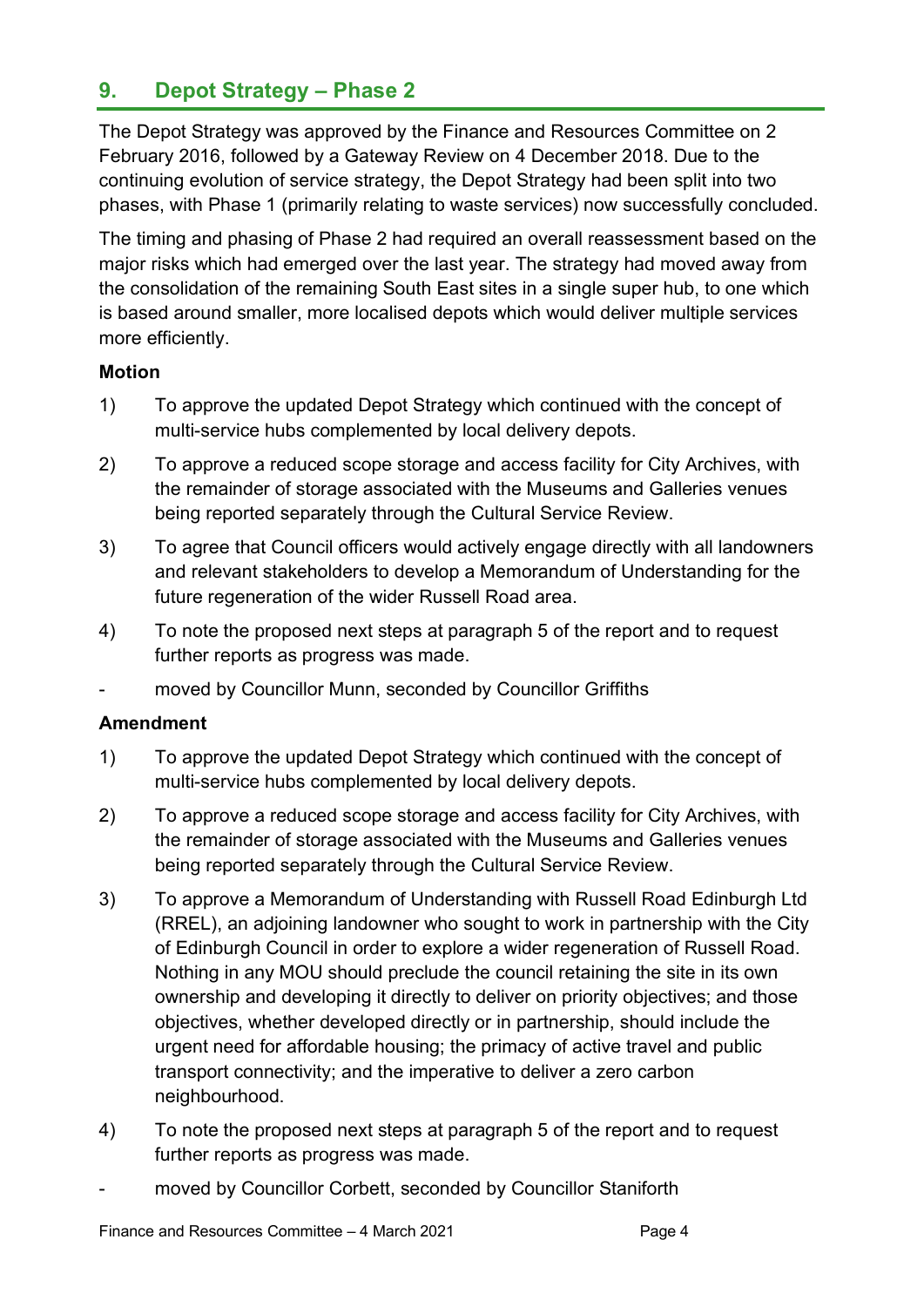In accordance with Standing Order 22.12, the amendment was accepted as an addendum to the motion.

#### **Decision**

- 1) To approve the updated Depot Strategy which continued with the concept of multi-service hubs complemented by local delivery depots.
- 2) To approve a reduced scope storage and access facility for City Archives, with the remainder of storage associated with the Museums and Galleries venues being reported separately through the Cultural Service Review.
- 3) To agree that Council officers would actively engage directly with all landowners and relevant stakeholders to develop a Memorandum of Understanding for the future regeneration of the wider Russell Road area. Nothing in any MOU should preclude the Council retaining the site in its own ownership and developing it directly to deliver on priority objectives; and those objectives, whether developed directly or in partnership, should include the urgent need for affordable housing; the primacy of active travel and public transport connectivity; and the imperative to deliver a zero carbon neighbourhood.
- 4) To note the proposed next steps at paragraph 5 of the report and to request further reports as progress was made.

(Reference – Finance and Resources Committee of 2 February 2016 (item 17); report by the Executive Director of Place and the Executive Director of Resources, submitted.)

## **10. Liberton Hospital, Edinburgh – Proposed Acquisition**

The Council had been working closely with public sector partners to increase land supply to support affordable housing provision and deliver place-based regeneration. An opportunity had arisen to acquire the Liberton Hospital site in a direct purchase from NHS Lothian and partner landholders. Approval was sought to proceed with the purchase on the terms and conditions outlined in the report.

Councillor Cameron was in attendance as a ward councillor.

#### **Decision**

- 1) To approve the purchase of Liberton Hospital following the completion of due diligence and on the terms and conditions outlined in the report.
- 2) To note that a further report would be brought to a future Finance and Resources Committee to provide an update on the progress of the acquisition.

(References – Housing, Homelessness and Fair Work Committee of 14 January 2021 (item 6); report by the Executive Director of Resources and the Executive Director of Place, submitted.)

## **11. Workforce Dashboard – December 2020**

A summary was provided of workforce metrics for the core and flexible workforce, absence, transformation/redeployment, risk, and performance, for the period of December 2020.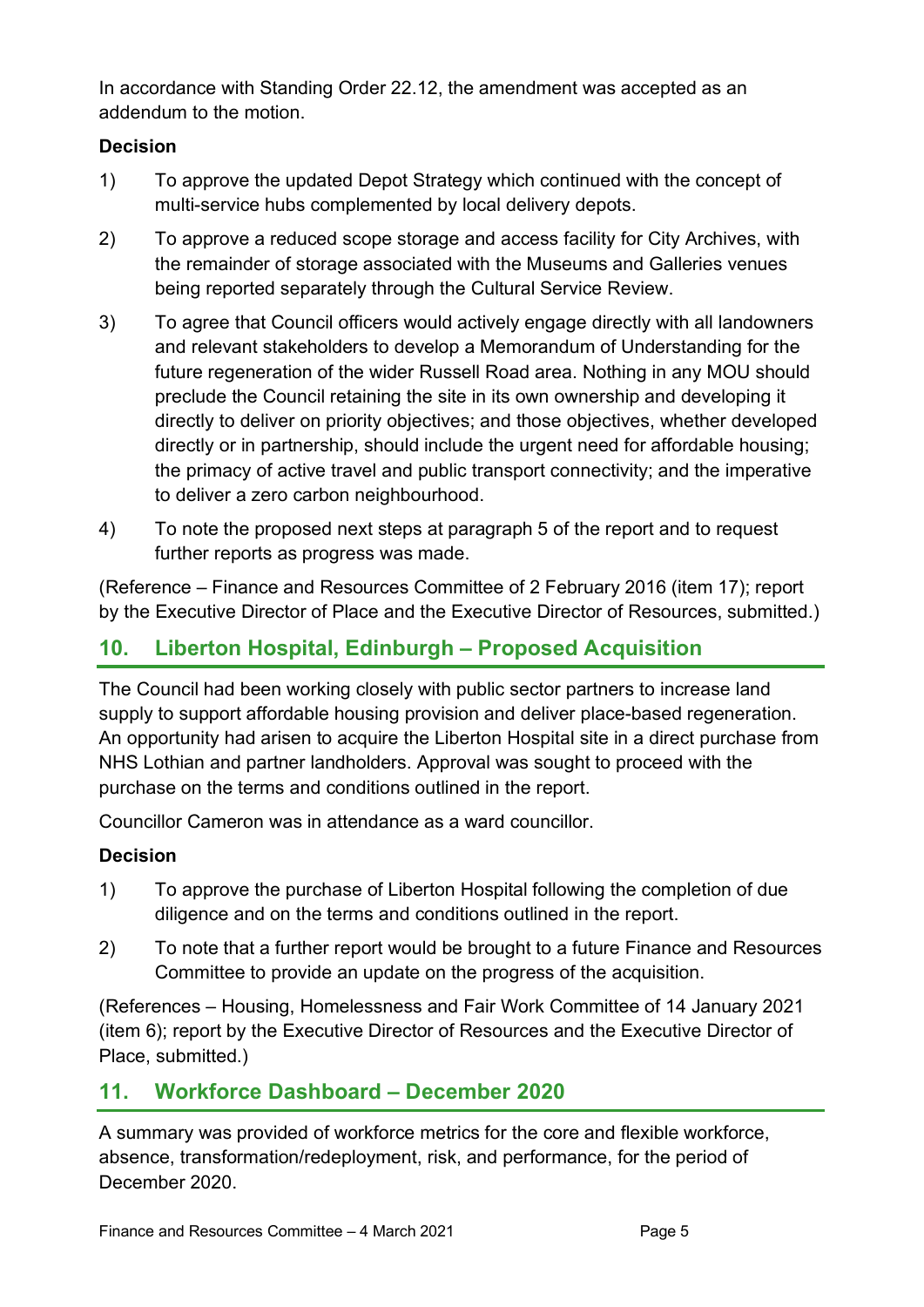#### **Decision**

- 1) To review and note the workforce information contained in the dashboard.
- 2) To agree to provide further clarification on the displaced workforce funding and the £58k unfunded salary cost.

(References – Finance and Resources Committee of 21 January 2021 (item 11); report by the Executive Director of Resources, submitted.)

#### **12. Annual Report – Debt Write-off**

The Council was required to write off debt where there was little likelihood of it being recovered. This was good accounting practice and was carried out each financial year.

An update was provided with a summary of income streams deemed uncollectable and written off during 2019/20.

#### **Decision**

- 1) To note the sums due to the Council that had been written off during 2019/20 and the low value (0.70%) this represented compared to the overall level of income collected.
- 2) To note that, while a debt was written off for accounting purposes, cases would be reviewed, and payment appropriately pursued, if there was a material change in the debtor's circumstances.

(References – Policy and Sustainability Committee of 10 November 2020 (item 13); report by the Executive Director of Resources, submitted.)

#### **13. Security Service – Use of Agency Workers**

An update was provided on the Council's Security Team and the use of agency workers by this team. The advice given was that there were no agency workers used within the Council's security team within Property and Facilities Management. The current operating model comprised a Council employed core team which was supplemented, when necessary, by a Security Services Contract to G4S, as approved by the Policy and Sustainability Committee on 9 July 2020.

#### **Decision**

To note the content of the report and to discharge, in part, the Coalition Addendum from the Finance and Resources Committee approved on 21 January 2021.

(Reference – Finance and Resources Committee of 21 January 2021 (item 12); Policy and Sustainability Committee of 9 July 2020 (item 15); report by the Executive Director of Resources, submitted.)

#### **14. Resources Directorate – Internal Audit Action Update**

Following the Internal Audit annual opinion for the City of Edinburgh Council for the financial year ended 31 March 2020 and the outcomes of Internal Audits completed at the end of the 2019/20 Internal Audit Plan, findings were set out which were either a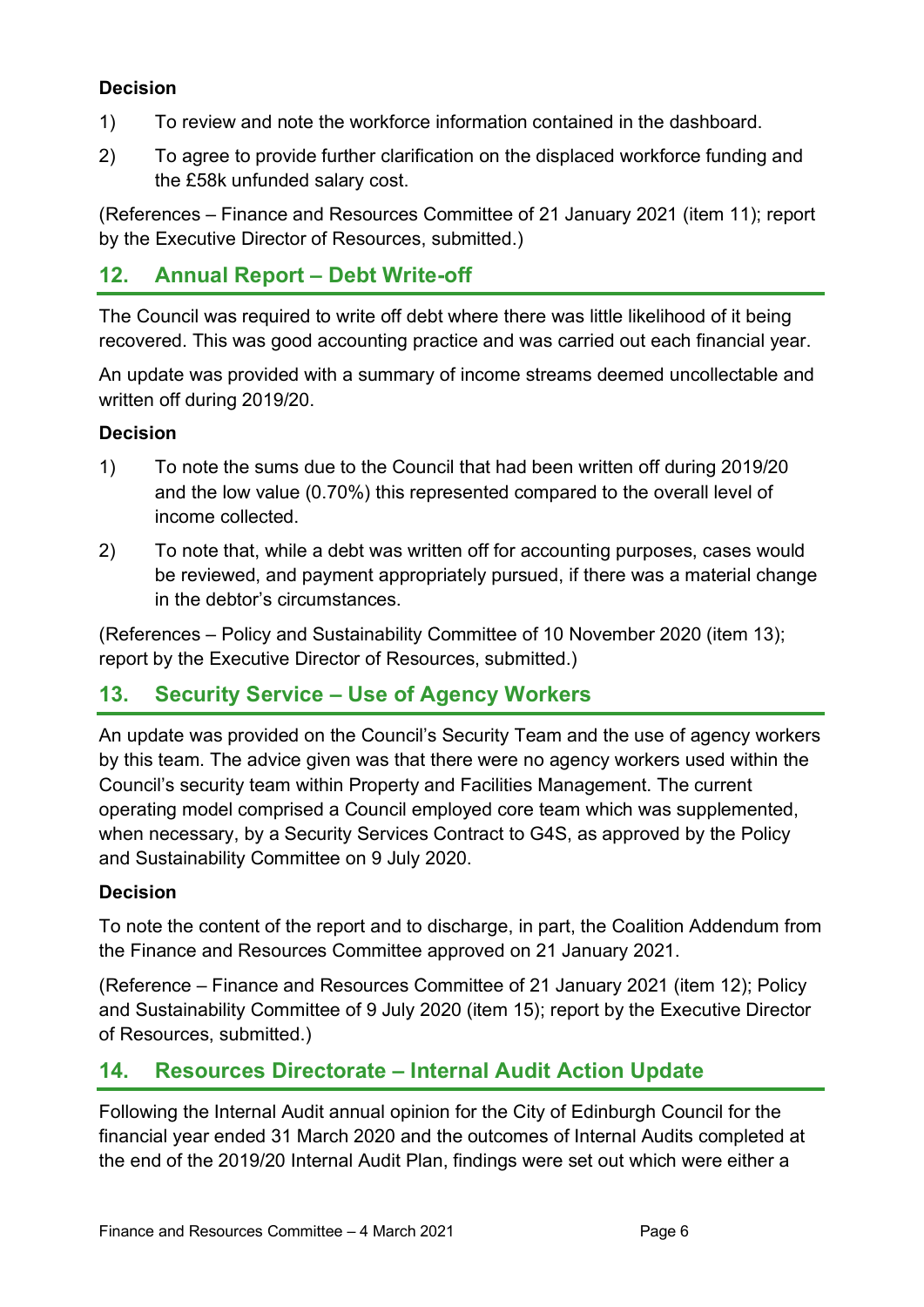Council-wide finding, which were applicable to all Directorates or were specific to the Resources Directorate.

#### **Decision**

- 1) To note the 2019/20 Internal Audit opinion and the associated summary findings from the final audits undertaken in the plan relevant to the Resources Directorate.
- 2) To note the position in respect of the current open and overdue internal audit findings relating to the Resources Directorate.

(References – Finance and Resources Committee of 21 January 2021 (item 18); report by the Executive Director of Resources, submitted.)

## **15. Health and Safety Performance in 2020**

An update was provided on performance in relation to health and safety in 2020 during this unprecedented time.

#### **Decision**

- 1) To review and note health and safety progress and performance in 2020.
- 2) To agree to provide further explanation around the increase in near miss reporting.

(Reference – report by the Executive Director of Resources, submitted.)

## **16. Contract Award Recommendations Report in Respect of 'Granton Station Refurbishment'**

Approval was sought to award the contract for 'Granton Station refurbishment' to Kier Construction Limited for a cost of up to £4.75m. The works would bring the historic former Granton Station building back into use as an enterprise hub and the derelict land in front of the building back into use as a high quality public square. It was anticipated that works would complete in late-2021 to early-2022.

#### **Decision**

To approve the award of a contract in respect of the 'Granton Station refurbishment' for a cost of up to £4.75m to Kier Construction Limited utilising the SCAPE Minor Works Framework.

(References – Act of Council (no. 11) of 19 November 2020; report by the Executive Director of Place, submitted.)

## **17. Award of Contract for Site Re-development Works at North Cairntow Traveller Site**

Approval was sought to award a contract for re-development works at the North Cairntow Traveller site to the most economically advantageous organisation identified following a competitive tendering process.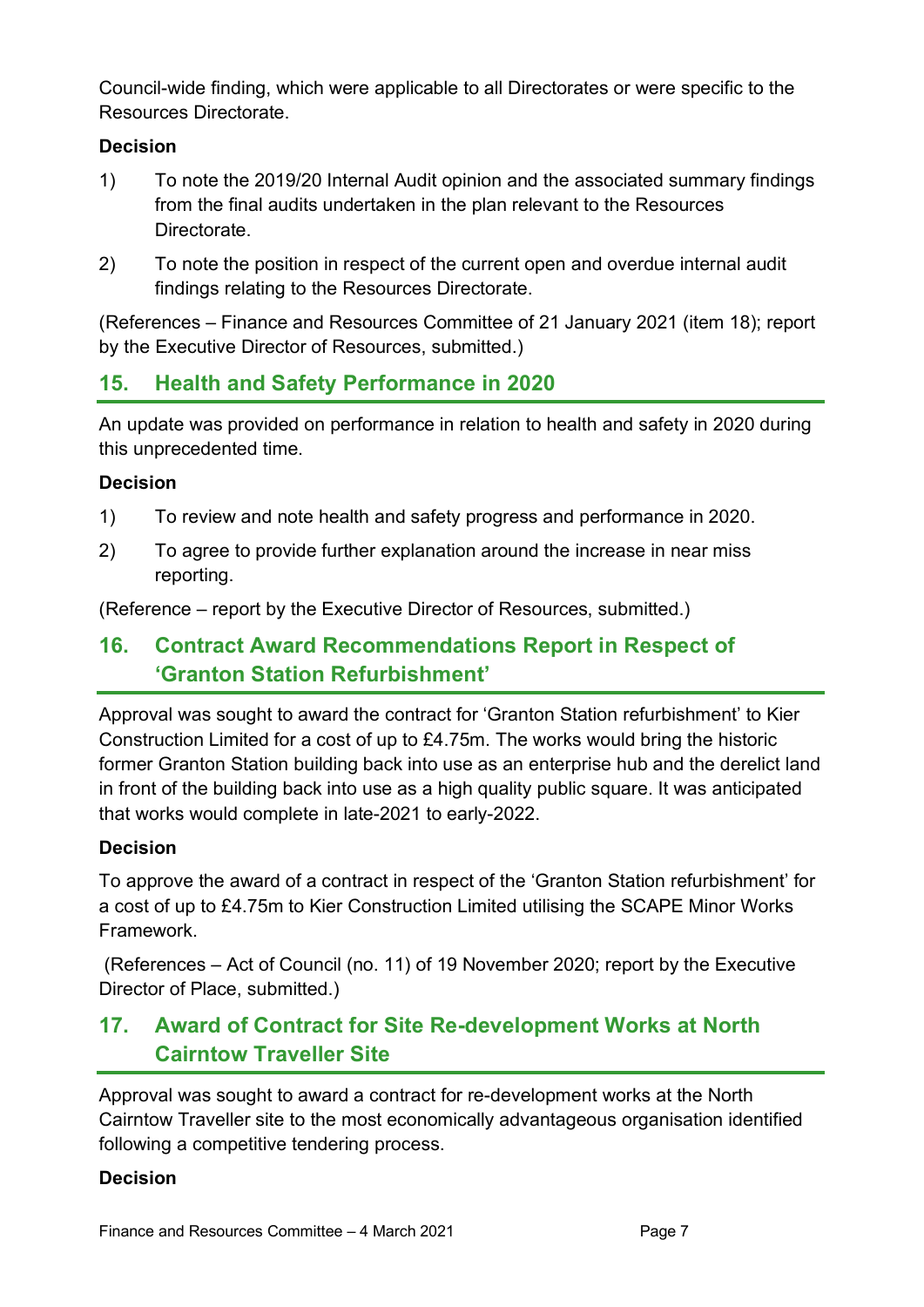- 1) To approve the award of contract to George Sharkey & Sons Ltd for redevelopment works at the Traveller site at North Cairntow.
- 2) To note that the contract would commence on 12 March 2021 for a period of up to 18 months with an estimated contract value of £3,844,733.04.
- 3) To agree to provide an update on further opportunities for funding for the project once more detail was known.

(Reference – report by the Executive Director of Place, submitted.)

## **18. Award of Contract for Domestic Repair and Maintenance works to Council Properties**

Approval was sought to award a Multi-Lot Framework Agreement to the most economically advantageous organisations identified following a competitive tendering process. The framework consisted of 7 Lots for reactive and planned repair and maintenance works to Council domestic properties.

- 1) To approve the award of a Multi-Lot Framework Agreement for reactive and planned maintenance works to the Council's Domestic Estate to the suppliers set out in Appendix 1 of the report. The framework consisted of seven Lots with an estimated value of between £20m and £24m over the maximum four-year term, as follows:
	- i) Lot 1 Internal Multi-Trade Works at an estimated contract value of £3,637,000 per annum.
	- ii) Lot 2 External Multi-Trade Works at an estimated contract value of £420,000 per annum.
	- iii) Lot 3 Gas Engineering Services at an estimated contract value of £885,000 per annum.
	- iv) Lot 4 Preservation Works at an estimated contract value of £300,000 per annum.
	- v) Lot 5 Mobile Access Equipment and Scaffolding at an estimated contract value of £150,000 per annum.
	- vi) Lot 6 Cosmetic Repair Works at an estimated contract value of £500,000 per annum.
	- vii) Lot 7 Jetting and Drainage Works at an estimated contract value of £150,000 per annum.
- 2) To note that an eighth Lot for Flooring works was also tendered, however was not considered for award at this time, as further feedback with the tenderers would be undertaken prior to deciding on the next steps for this requirement.
- 3) To note that the contract values above were reflective of estimated future pipeline of works and that the scope of works could fluctuate subject to demand, budget allocation and the availability of internal resources.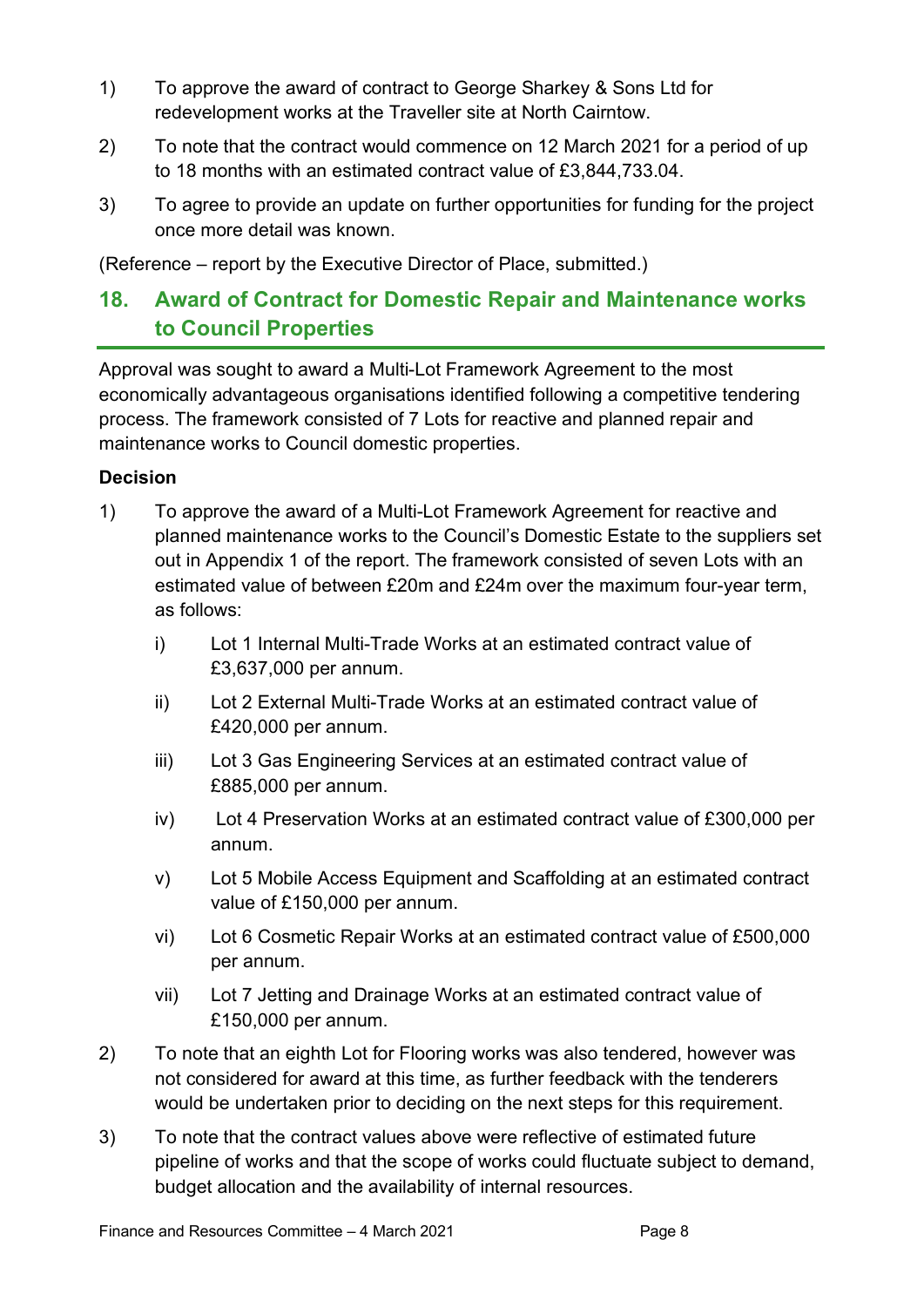(Reference – report by the Executive Director of Place, submitted.)

## **19. Contract Award – Purchase and Refurbishment of Communal Bins**

Following a tendering exercise, approval was sought for the award of seven contracts for the provision, repair and refurbishment of communal bins. The total value of these contracts was expected to be £3,000,000 over the four-year duration of the contract (including extensions).

#### **Decision**

- 1) To approve the award of contracts for:
	- i) The Supply of Communal Bins and Spare Parts (Lot 1) to Storm Environmental Ltd.
	- ii) The Supply of Bin Housings & Spare Parts (Lot 2) to Wybone Ltd.
	- iii) The Provision of a Refurbishment Service for Existing Communal Bins (Lot 3) to Storm Environmental Ltd.
- 2) To note that the initial contract period (for all Lots) was two years, with the option to extend for two further 12-month periods, with a total maximum anticipated contract value (including extensions) of £3,000,000.

(Reference – report by the Executive Director of Place, submitted.)

#### **Declaration of Interests**

Councillor Hutchison declared a non-financial interest in the above item as a Board member of the Scotland Excel Committee.

## **20. Contracts for Provision of Engineering Services for Roads Design, Structures and Flood Prevention**

Approval was sought to adopt the Scotland Excel Framework for Engineering and Technical Consultancy (0820) which would run from 18 March 2021 until 17 March 2025 and to delegate authority to the Executive Director of Place to award Contracts for Provision of Engineering Services for Roads Design, Structures and Flood Prevention to the most economically advantageous organisation(s) identified following a competitive tendering process for each requirement.

- 1) To approve the adoption of the new Scotland Excel Framework for Engineering and Technical Consultancy (0820) which would replace the previous Framework Agreement (0616) expiring 17 March 2021.
- 2) To delegate authority to the Executive Director of Place to award Contracts for Provision of Engineering Services for Roads Design, Structures and Flood Prevention to the most economically advantageous organisation(s) identified following competitive tendering processes undertaken as mini-competitions through the Scotland Excel Framework for Engineering and Technical Consultancy - Lot 1 Roads and Structures and Lot 5 Drainage and Flooding.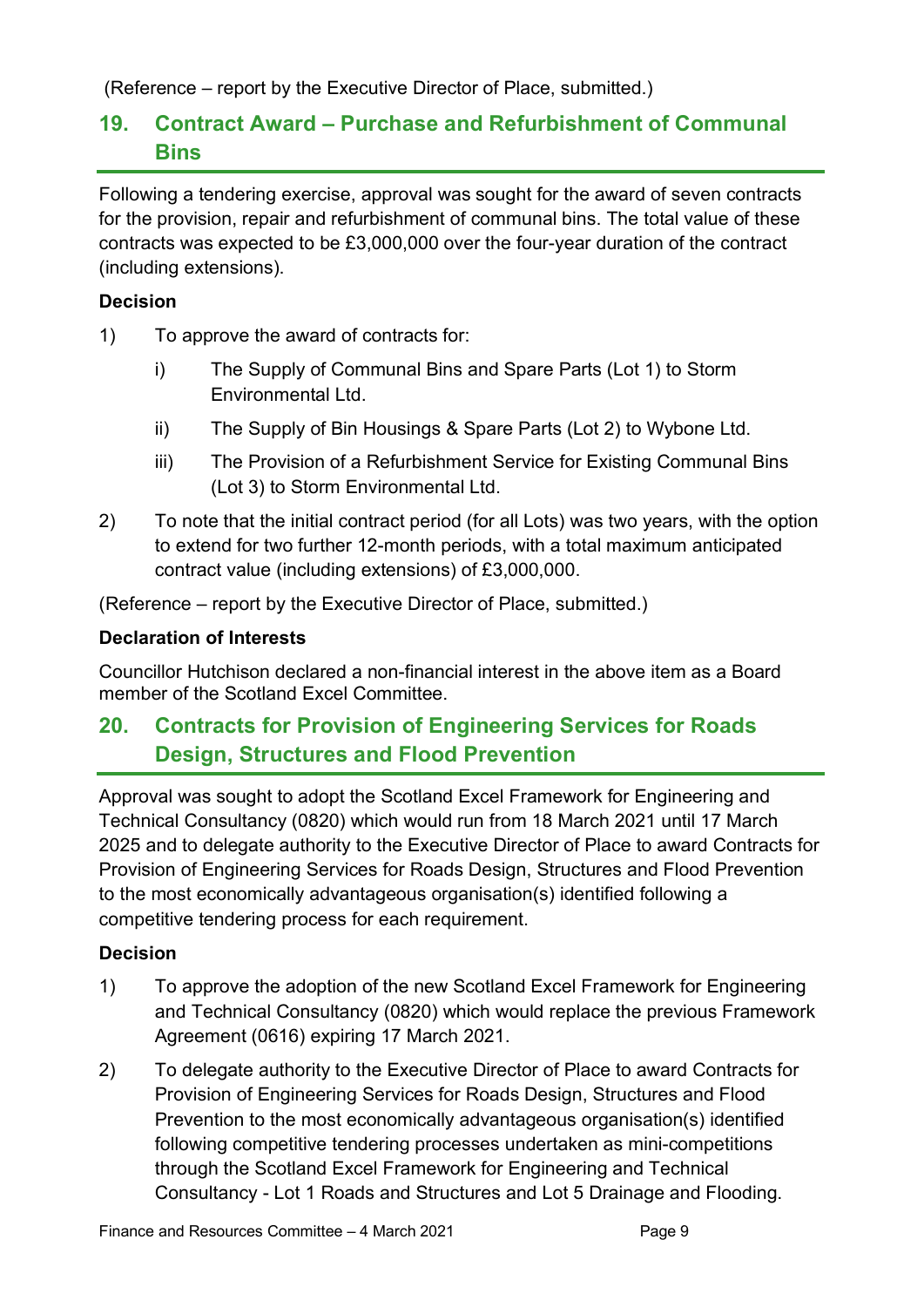- 3) To note that the contract values were estimated to be between £400k £600k per annum for Roads Design, £100k – £150k per annum for Structures and £100 – £150k per annum for Flood Prevention for a period of up to four years.
- 4) To note that the awards would be reported to the Finance and Resources Committee under the half yearly procurement report for Awards of Contracts.

(Reference – report by the Executive Director of Place, submitted.)

#### **Declaration of Interests**

Councillor Hutchison declared a non-financial interest in the above item as a Board member of the Scotland Excel Committee.

## **21. Hire Car Fleet Review 2020-23 (CT0794)**

Approval was sought to award a contract to Jacobs UK Limited to provide a report on the findings of a full taxi demand survey and associated research on the licensed vehicle fleet in Edinburgh.

#### **Decision**

To approve the award of a contract to Jacobs UK Limited, to provide a report on the findings of a full taxi demand survey and associated research on the licensed vehicle fleet in Edinburgh.

(References – Act of Council (no. 1) of 24 October 2019; report by the Executive Director of Place, submitted.)

#### **Declaration of Interests**

Councillor Hutchison declared a non-financial interest in the above item as a Board member of the Scotland Excel Committee.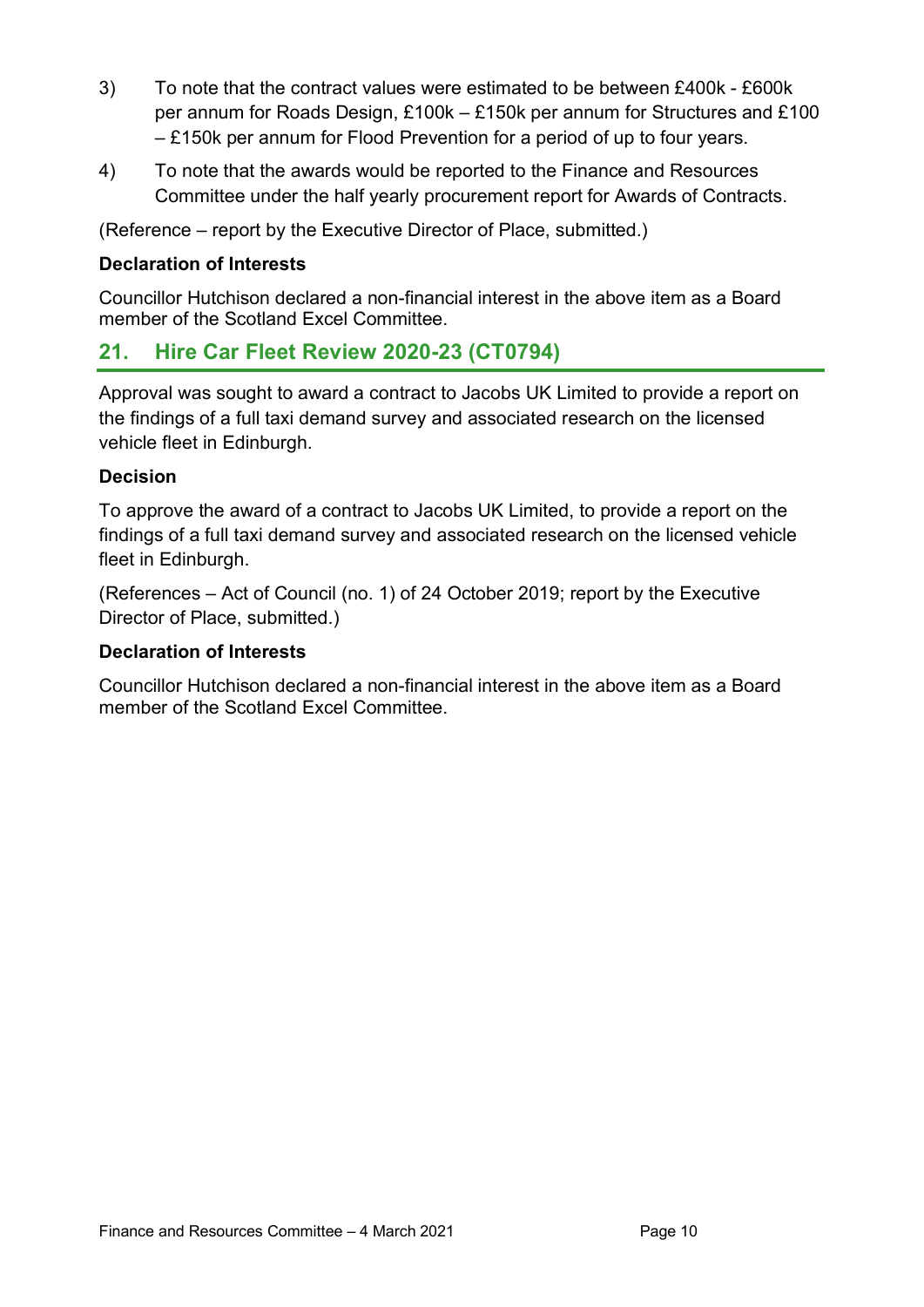## **22. Award of Contracts for Day Opportunities Framework**

#### **a) Deputation – Eric Liddell Centre**

A written deputation was presented on behalf of Eric Liddell Centre which detailed their efforts to resolve resourcing issues and meet the challenges of the Covid-19 pandemic. The deputation requested that the committee consider the financial challenges the Eric Liddell Centre now faced.

#### **b) Report by the Chief Officer, Health and Social Care Partnership**

Approval was sought to award the framework for Day Opportunities for Older People. The framework would commence for an initial period of 12 months, with the option to extend for an additional 12-month period.

#### **Motion**

- 1) To approve the award of the framework for Day Opportunities for Older People.
- 2) To note that the framework duration would be for a maximum of 24 months, on an initial 12-month basis, with the possibility to extend for a further 12-month period thereafter. The anticipated contract start date was 1 April 2021.
- 3) To note that the approximate total value of the framework was £4,934,000 including extensions.
- moved by Councillor Munn, seconded by Councillor Griffiths

#### **Amendment**

- 1) To approve the award of the framework for Day Opportunities for Older People.
- 2) To note that the framework duration would be for a maximum of 24 months, on an initial 12-month basis, with the possibility to extend for a further 12-month period thereafter. The anticipated contract start date was 1 April 2021.
- 3) To note that the approximate total value of the framework was £4,934,000 including extensions.
- 4) To note the deputation from the Eric Liddell Centre and to request that the IJB explore all possible options within the terms of the contract to reach a satisfactory outcome.
- moved by Councillor Neil Ross, seconded by Councillor Corbett

In accordance with Standing Order 22.12, the amendment was accepted as an addendum to the motion.

#### **Decision**

To approve the adjusted motion by Councillor Munn.

(Reference – report by the Chief Officer, Health and Social Care Partnership, submitted.)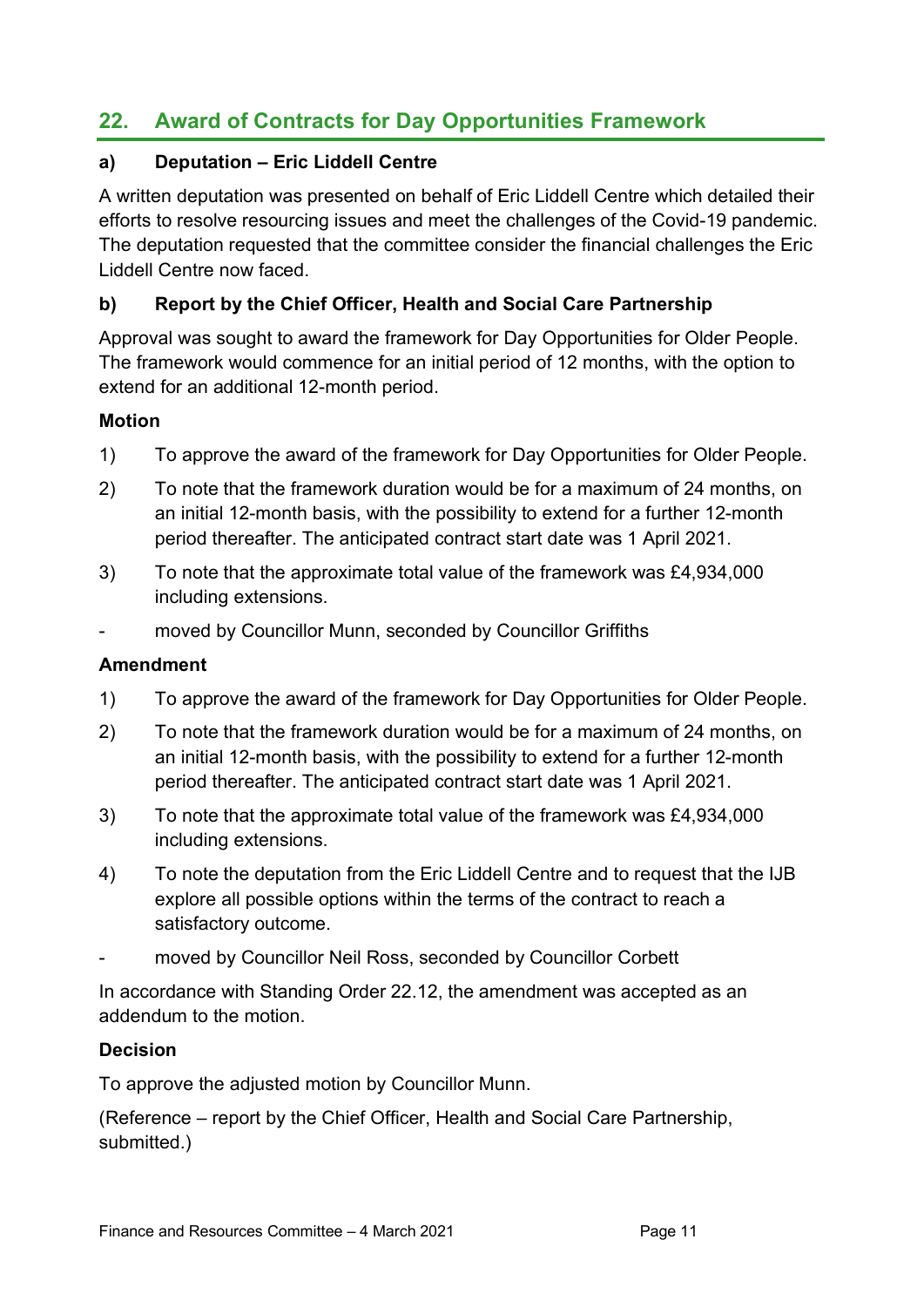## **23. Contract Extensions for Alcohol and Drugs Service Contracts**

Approval was sought to extend the current Alcohol and Drug Support contracts for up to 18 months from 1 April 2021 to up to 30th September 2022. These contracts had an annual value of £2.175m and were provided by five Service Providers: Turning Point Scotland (North East Hub); Change, Grow, Live (North West, South West and South East hubs); and Edinburgh and Lothians Council on Alcohol, Simpson House and Crew (Counselling services across the city). Normal procurement had been delayed by Covid-19 related pressures and extension would allow full and effective co production of future services.

#### **Decision**

To approve the request to extend current Alcohol and Drug service contracts due to the impact of Covid-19, from 1 April 2021 to up to 30th September 2022.

(Reference – report by the Chief Officer, Health and Social Care Partnership, submitted.)

## **24. Contract Extension for the Edinburgh Health and Social Care Partnership**

Partners 4 Change had been supporting the Edinburgh Health and Social Care Partnership since April 2019 with the implementation of the 3 Conversations approach, which was a key element of the Strategic Plan 2019 -2022.

The original contract with Partners 4 Change expired on 1 April 2020 and was extended to 2 April 2021 under urgency provisions, as described in section 4.1 of the Committee Terms of Reference and Delegated Functions, by the Chief Officer of the EIJB, in consultation with the Convenor of the Finance and Resources Committee, subject to the matter being reported to the next meeting of the Committee on 21 May 2020.

#### **Decision**

To award a contract extension to Partners 4 Change to ensure continuity of support for the EHSCP Transformation Programme.

(References – Finance and Resources Committee of 7 March 2019 (item 22); report by the Chief Officer, Health and Social Care Partnership, submitted.)

## **25. Waiver for Gilmerton Road Short Break Service 2021-22**

Approval was sought for the waiver of Contract Standing Orders to allow payment to Action for Children as a part of a service level agreement with NHS Lothian, and the other Lothian councils. This service, delivered by Action for Children at Gilmerton Road Care Home, provided short breaks for a maximum of five children and young people with a learning disability and challenging behaviour up to the age of 19.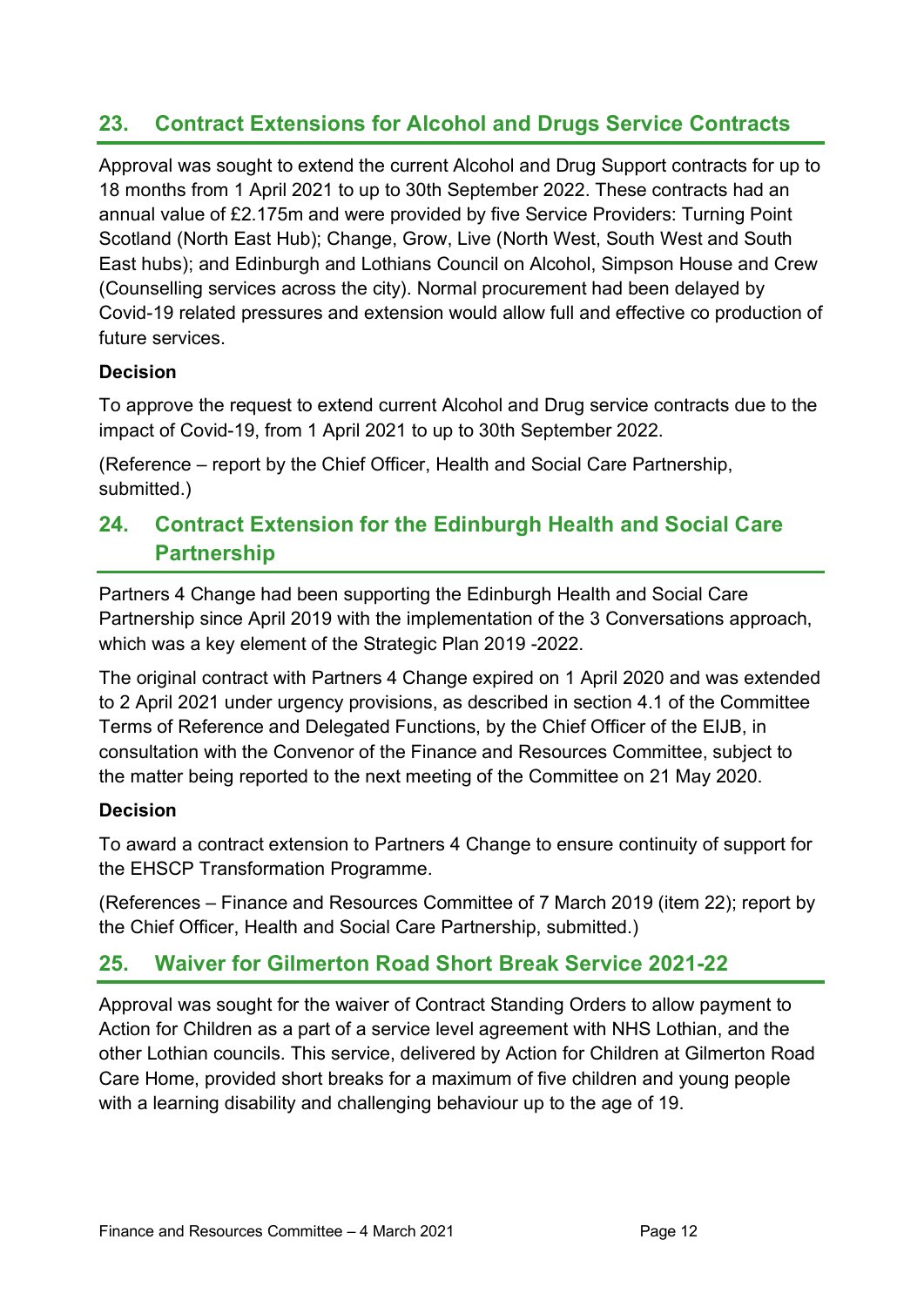#### **Decision**

- 1) To approve the payment of up to £304,679 to Action for Children as Edinburgh's contribution to the cost of overnight provision for disabled children and young people (Gilmerton Road Care Home) as part of a service level agreement with NHS Lothian, and the other Lothian councils.
- 2) To approve the payment of up to £76,858 to Action for Children to purchase additional outreach support for families should this be identified as part of their support plans. This would be funded from existing budgets within the Children with Disabilities service area and additional funding provided by the Scottish Government in response to the Covid-19 pandemic.

(Reference – report by the Chief Executive, submitted.)

## **26. Award of Contracts to the Edinburgh Fostering and Continuing Care Framework**

The City of Edinburgh Council currently purchased approximately 200 fostering placements from independent providers. Current annual expenditure on independent foster placements was estimated at £8.5m. The estimated impact of the new framework was an increase of £0.4m resulting in an annual cost of £8.9m. This could be contained within the budget available for independent foster care.

These placements were purchased in accordance with the requirements of the Looked After Children (Scotland) Regulations 2009 and the Children and Young People (Scotland) Act 2014.

#### **Decision**

- 1) To approve of the appointment of a maximum of 16 providers to the Edinburgh Fostering and Continuing Care Framework, as set out in the appendices to the report.
- 2) To agree that the Framework duration would be for 24 months with the possibility to extend for a further 24 months.
- 3) To note that the maximum annual Framework value was estimated to be £8,900,000 (subject to yearly incremental rises of between 1-3%) with an estimated maximum value of £36,409,000.

(Reference – report by the Chief Executive, submitted.)

#### **Declaration of Interests**

Councillor Hutchison declared a non-financial interest in the above item as a Board member of the Scotland Excel Committee.

## **27. Homelessness Services – Use of Temporary Accommodation**

During the Covid-19 pandemic, the Council had used significantly more temporary accommodation in order to support vulnerable people and ensure the spread of the virus was minimised amongst the homeless population. This had meant securing a significant number of additional contracted and off contract temporary accommodation.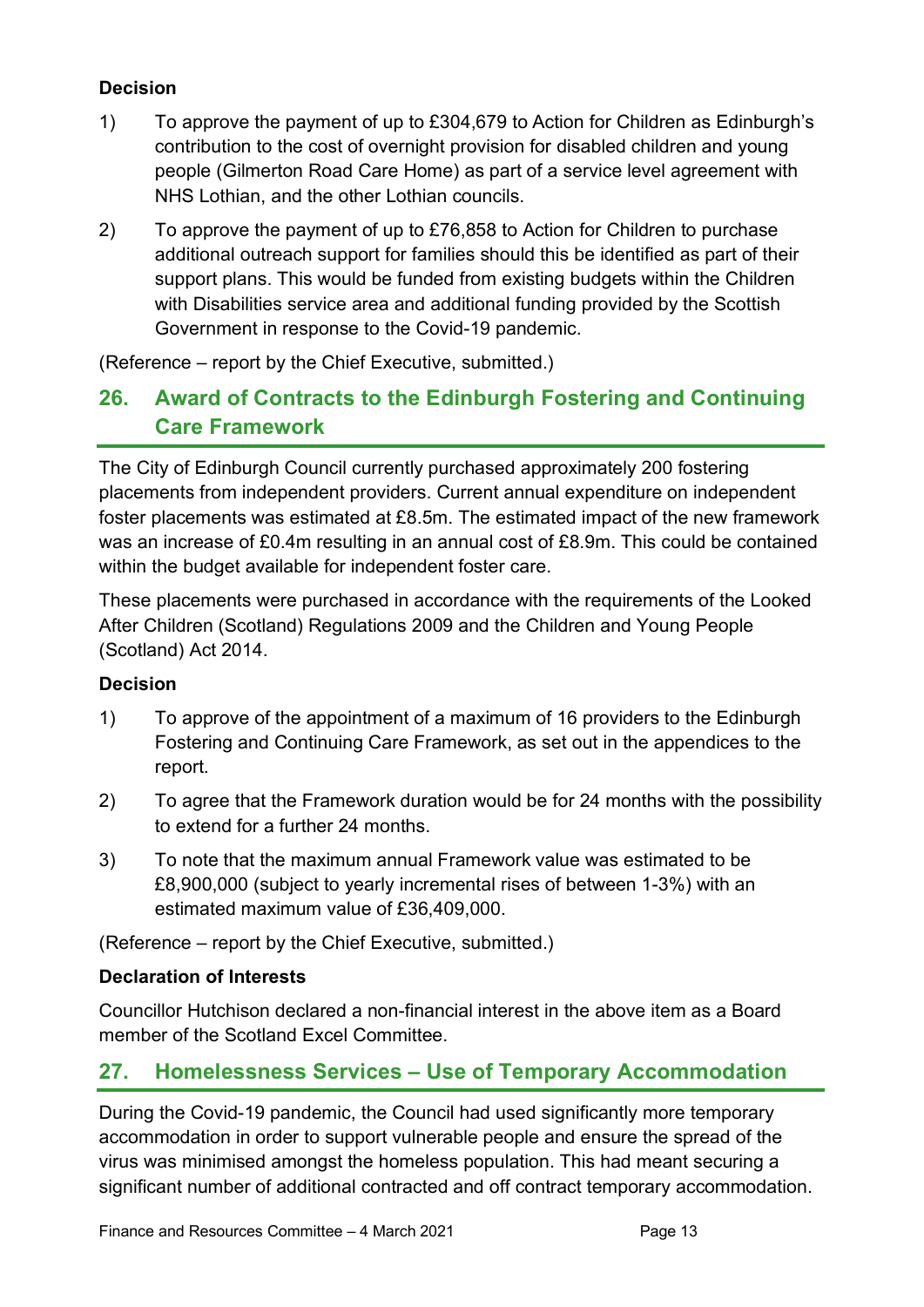Additional funding of £10m had been provided through the 2021/22 budget process to recognise that increased demand would continue throughout this financial year.

#### **Decision**

- 1) To agree to enter into contracts for temporary accommodation comprised of flats, bed and breakfasts and tourist hotels on a spot purchase basis from the period 1 April 2021 to 31 March 2022, to supplement the current contracted provision of accommodation.
- 2) To approve waivers included in Appendix 1 of the report, to the value of £16,149,640, for the 2021/22 financial year to ensure temporary accommodation would be available to meet demand and accommodation providers could be paid on time. This request could be contained within available budgets.
- 3) To note the increased use and cost of temporary accommodation during the pandemic.

(Reference – report by the Chief Executive, submitted.)

#### **Declaration of Interests**

Councillor Corbett declared a financial interest in the above item as an employee of Shelter Scotland.

## **28. Edinburgh Community Solar Co-operative – Battery Proposal**

In 2016, Edinburgh Community Solar Co-operative (ECSC) installed 1.4MW of solar PV panels in 24 Council buildings. ECSC were close to completing the installation of six additional solar installations on key Council and Edinburgh Leisure buildings.

In 2018, ECSC received a grant from the Scottish Government's Community and Renewable Energy Scheme (CARES) to support the installation of batteries in Council owned properties. Approval was sought to grant a licence to ECSC to install batteries in 3 Council buildings with ECSC owned solar panels. The batteries would increase the amount of locally generated solar electricity used in the schools.

#### **Decision**

To agree to grant a 10-year Licence to Edinburgh Community Solar Cooperative to install batteries in 3 Council schools: Buckstone Primary School, Canal View Primary School and Oaklands School.

(References – Finance and Resources Committee of August 2019 (item 37); report by the Executive Director of Resources, submitted.)

#### **Declaration of Interests**

Councillor Corbett declared a non-financial interest in the above item as a Board member of Edinburgh Community Solar Co-op.

## **29. Contract Awards and Procurement Programme (Period 1 July to 31 December 2020)**

An update was provided on the scope of contracts awarded across the Council in the period 1 July to 31 December 2020. This provided visibility of contracts awarded by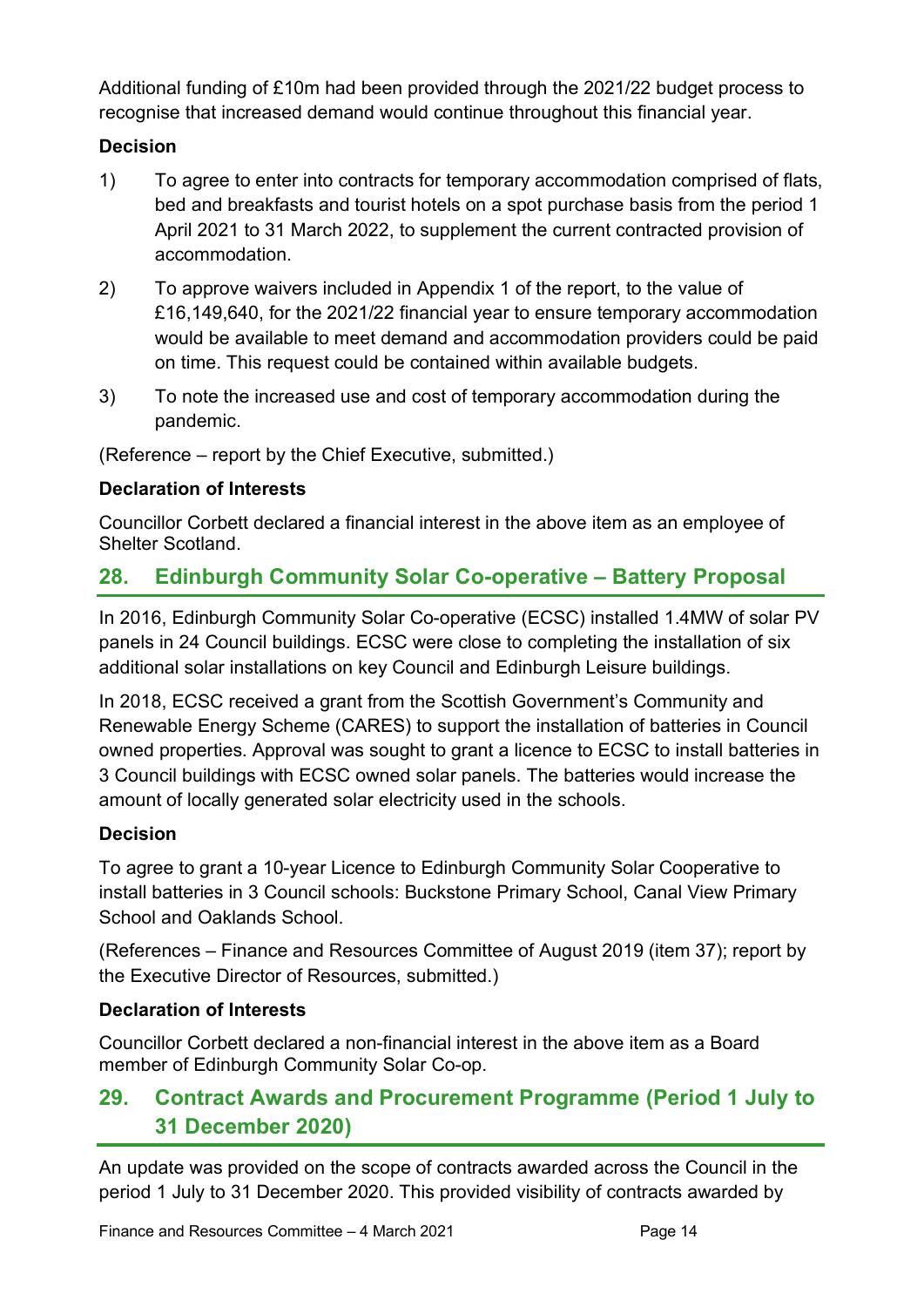officers under delegated authority, including direct contract awards not openly tendered due to specific circumstances permitted in the relevant procurement regulations and those awarded following a waiver of the Council's Contract Standing Orders (CSOs). Approval was sought to provide the Committee with visibility of the forthcoming procurement programme in relation to expected higher value contracts across the Council.

#### **Decision**

- 1) To note the report.
- 2) To note the contract awards made by officers under delegated authority, in accordance with the Contract Standing Orders, and that a further report would be submitted to the Committee in approximately six months' time.

(Reference – report by the Executive Director of Resources, submitted.)

## **30. Contract Award Recommendation Report in respect of Supply and Distribution of Janitorial Products**

Approval was sought to award the contract for the Supply and Distribution of Janitorial Products to Instock Limited to commence on 22 March 2021 for an initial period of three years with the option to extend for a further 12-month period.

#### **Decision**

- 1) To approve the award of the contract in respect of the Supply and Distribution of Janitorial Products to Instock Limited.
- 2) To approve the commencement of the contract, on 22 March 2021, for a period of three years with the option to extend for a further 12-month period, at a total estimated cost of £3.6m.

(Reference – report by the Executive Director of Resources, submitted.)

#### **Declaration of Interests**

Councillor Hutchison declared a non-financial interest in the above item as a Board member of the Scotland Excel Committee.

## **31. St Crispin's School, Watertoun Road, Edinburgh – Proposed Disposal**

#### **a) Deputation – Savile Area Residents Association**

A written deputation was presented on behalf of the Savile Area Residents Association (SARA) which outlined their concerns regarding the plans for the site from Cala Homes, particularly around on-site parking. The deputation requested that the Committee consider conditioning Cala Homes to resolve parking issues and to work in collaboration with the local community.

#### **b) Report by the Executive Director of Resources**

St Crispin's school was currently being replaced as part of the "Wave 3 Schools" programme as approved by Council on 18 December 2008. Part of the capital receipt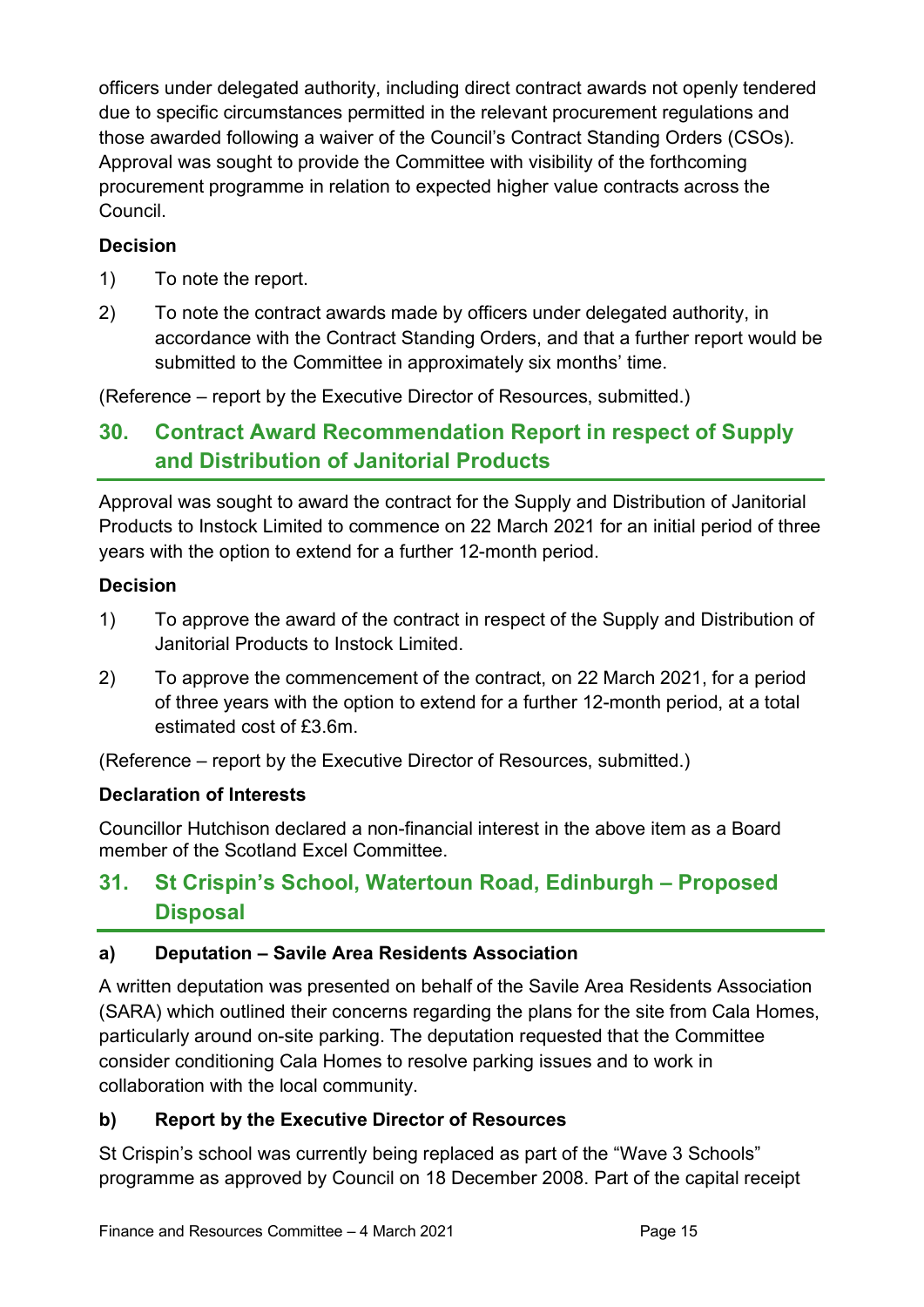achieved from the sale of the existing school was allocated to the funding package for the new facility. To avoid holding costs for the existing school when vacated, and to coincide with completion of the new school, marketing commenced in October 2019. At the closing date, on 29 January 2020, 26 bids were received.

Approval was sought to select Cala Homes as preferred bidder for the site, on the terms and conditions outlined in the report.

#### **Decision**

To approve the appointment of Cala Homes as preferred bidder for the disposal of the St Crispin's School site on Watertoun Road on the terms and conditions outlined in the report and on other terms and conditions to be agreed by the Executive Director of Resources.

(References – Act of Council (no. 3) of 18 December 2008; report by the Executive Director of Resources, submitted.)

#### **Declaration of Interests**

Councillor Neil declared a financial interest in the above item as he owned shares in Legal and General which owned Cala Homes.

## **32. Unit 3, Phase 1, Clocktower Industrial Estate, South Gyle Crescent, Edinburgh – Proposed Lease Extension**

Unit 3 Clocktower Industrial Estate was currently let to NTL National Networks Limited on a lease which would expire on 29 February 2024. The tenant had requested a 20 year lease extension to commence from 1 March 2024. Approval was sought to grant a 20-year lease extension to NTL National Networks Limited for the property detailed on the terms and conditions outlined in the report.

#### **Decision**

To approve a 20-year lease extension to NTL National Networks Limited of premises at Unit 3 Clocktower Industrial Estate, Edinburgh, on the terms outlined in this report and on other terms and conditions to be agreed by the Executive Director of Resources.

(Reference – report by the Executive Director of Resources, submitted.)

## **33. Longstone Depot, Murrayburn – Proposed Transfer to Housing Revenue Account**

The Council's depot strategy to reduce the number of operational buildings would release the depot at Longstone. The depot had been identified as an opportunity to assist with the delivery of the Council's housing programme and the wider regeneration of the Wester Hailes area. Approval was sought to transfer the depot from the General Fund to the Housing Revenue Account.

#### **Decision**

To approve the transfer of Longstone Depot, Murrayburn, Edinburgh to the Housing Revenue Account on the terms and conditions as outlined in the report and on other terms and conditions to be agreed by the Executive Director of Resources.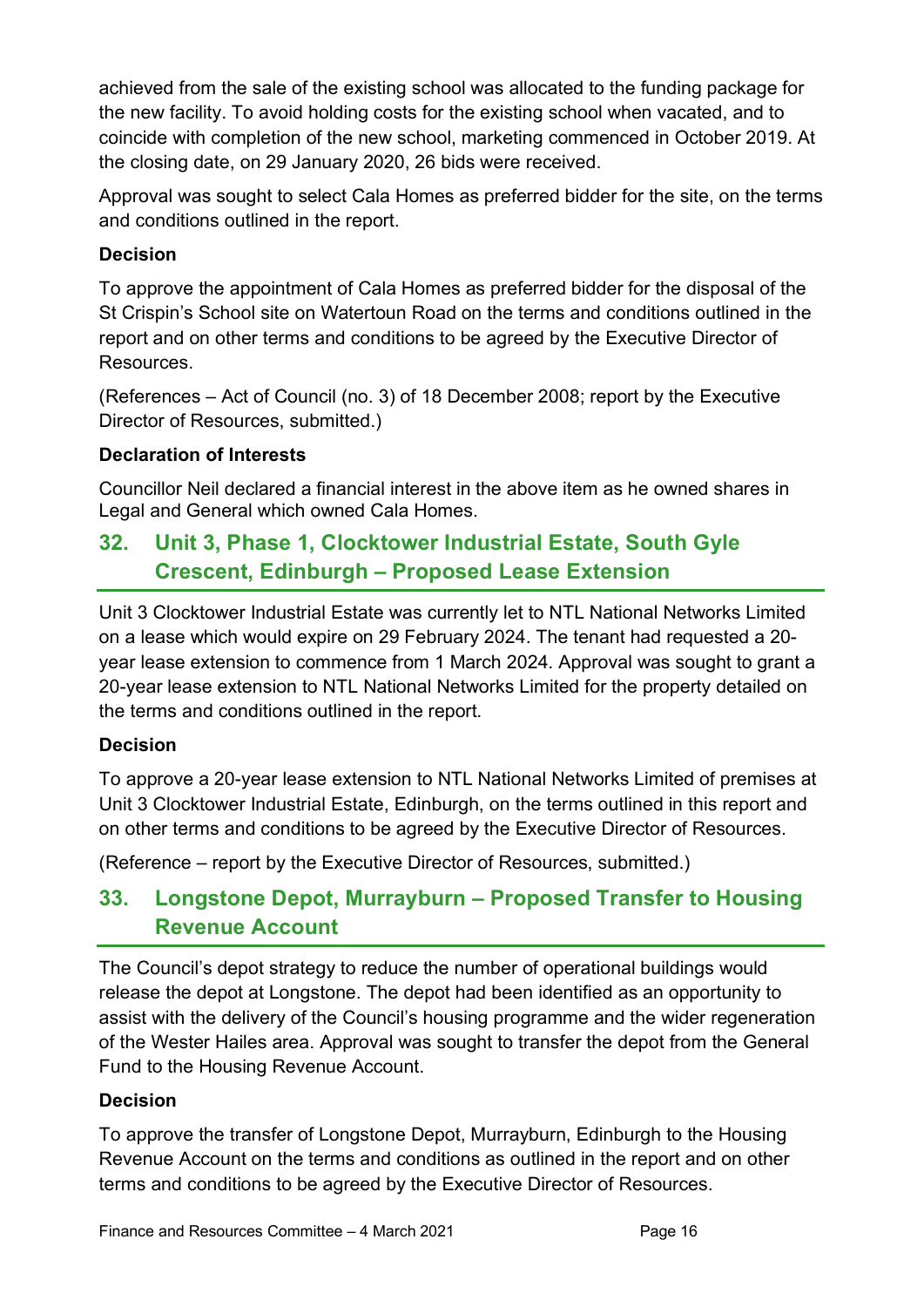(References – Housing, Homelessness and Fair Work Committee of 14 January 2021 (item 5); Finance and Resources Committee of 4 December 2018 (item 6); report by the Executive Director of Resources, submitted.)

## **34. 65 Niddrie Mains Terrace – Proposed Lease**

The Council completed the sale of the property at 65 Niddrie Mains Terrace to LAR Housing Trust. The Council had agreed to lease the renovated flats for a 10-year term through the Health and Social Care Partnership to provide accommodation for adults with learning disabilities. Approval was sought to lease the property from LAR Housing Trust, on the terms and conditions outlined in the report.

#### **Decision**

To approve the lease of six flatted units at 65 Niddrie Mains Terrace on the terms and conditions as outlined in the report and on other terms and conditions to be agreed by the Executive Director of Resources.

(References – Finance and Resources Committee of 5 March 2020 (item 28); report by the Executive Director of Resources, submitted.)

## **35. 16 Canning Street Lane, Edinburgh – Proposed Lease Extension**

The property at 16 Canning Street Lane was currently let to Telewest Communications (Scotland) Limited on a lease which would expire on 16 August 2024. The tenant had requested a 15-year lease extension to commence from 17 August 2024. Approval was sought to grant a 15-year lease extension to Telewest Communications (Scotland) Limited on the terms and conditions outlined in the report.

#### **Decision**

To approve a 15-year lease extension to Telewest Communications (Scotland) Limited of premises at 16 Canning Street Lane, Edinburgh on the terms outlined in the report and on other terms and conditions to be agreed by the Executive Director of Resources.

(Reference – report by the Executive Director of Resources, submitted.)

## **36. 141 Lauriston Place – Proposed Lease**

The property at 141 Lauriston Place was vacated in September 2020. Cargo Bike Movement, an organisation set up to promote a sustainable food delivery model for the city, had approached the Council to take an initial one-year lease of the unit. Approval was sought to let the unit to Cargo Bike Movement on the terms and conditions outlined in the report.

#### **Decision**

To approve a 1-year lease of the property at 141 Lauriston Place on the terms outlined in this report and on other terms and conditions to be agreed by the Executive Director of Resources.

(Reference – report by the Executive Director of Resources, submitted.)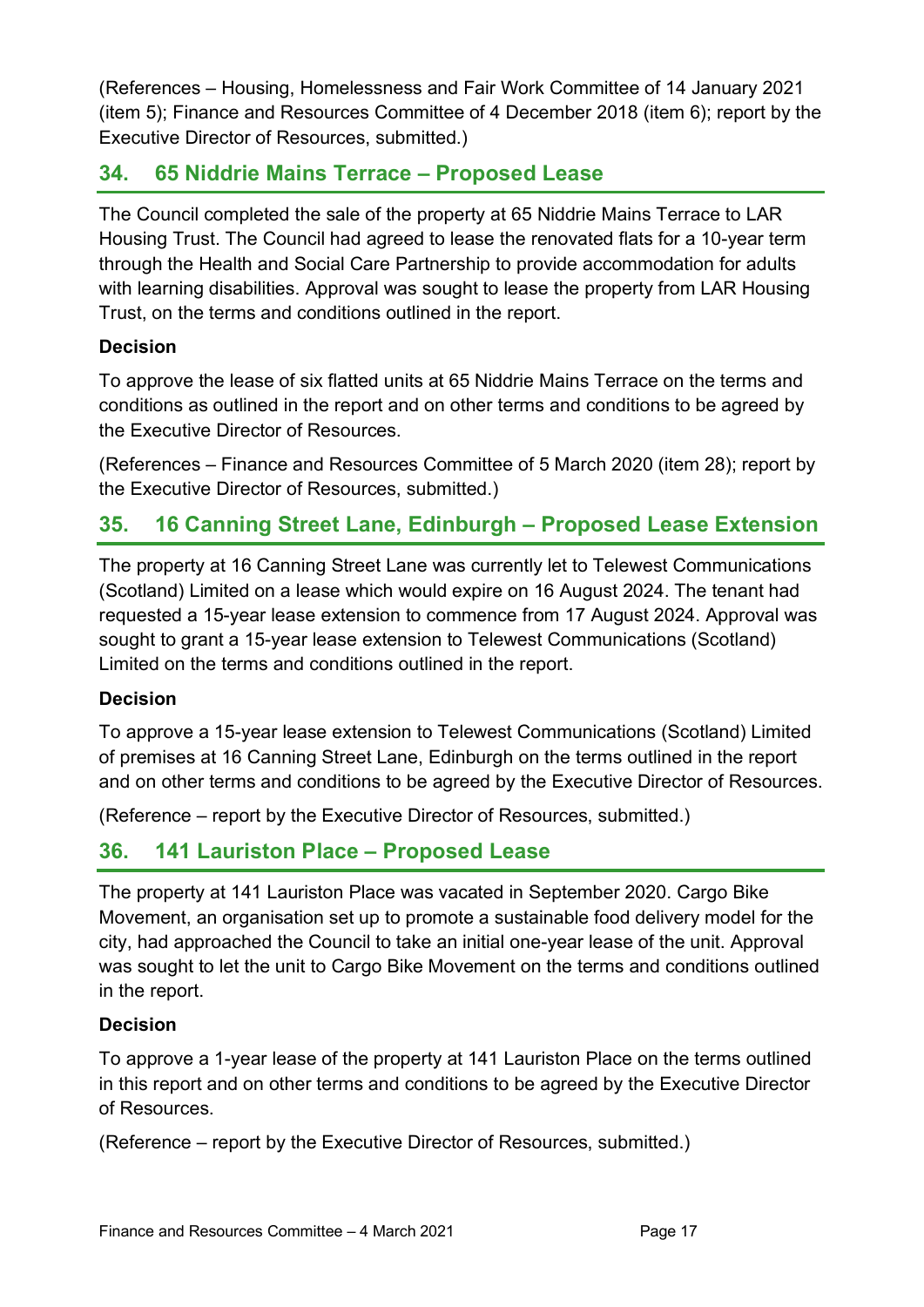## **37. Miscellaneous Debts – Write-Off**

The Committee, in terms of Section 50(A)(4) of the Local Government (Scotland) Act 1973, excluded the public from the meeting during consideration of the following item of business for the reason that it involved the likely disclosure of exempt information as defined in Paragraph 6 Part 1 of Schedule 7(A) of the Act.

The current miscellaneous debt that was outstanding and deemed uncollectable was summarised and recommended for write-off. All possible methods of recovery had been attempted and the debt remained outstanding.

#### **Decision**

Detailed in the Confidential Schedule, signed by the Convener, with reference to this minute.

(Reference – report by the Executive Director of Resources, submitted.)

## **38. Extension of Managed Print Service Under Urgency Provisions**

The Committee, in terms of Section 50(A)(4) of the Local Government (Scotland) Act 1973, excluded the public from the meeting during consideration of the following item of business for the reason that it involved the likely disclosure of exempt information as defined in Paragraph 9 Part 1 of Schedule 7(A) of the Act.

The Finance and Resources Committee was asked to note an extension to the current Managed Print Service contract.

#### **Decision**

Detailed in the Confidential Schedule, signed by the Convener, with reference to this minute.

(References – Finance and Resources Committee of 3 December 2020 (item 15); report by the Executive Director of Resources, submitted.)

## **39. Continuation of Existing Contract Arrangements – Care Home Contracts**

The Committee, in terms of Section 50(A)(4) of the Local Government (Scotland) Act 1973, excluded the public from the meeting during consideration of the following item of business for the reason that it involved the likely disclosure of exempt information as defined in Paragraph 9 Part 1 of Schedule 7(A) of the Act.

The Finance and Resources Committee was asked to approve an extension to the current contract arrangements for provision of care homes.

#### **Decision**

Detailed in the Confidential Schedule, signed by the Convener, with reference to this minute.